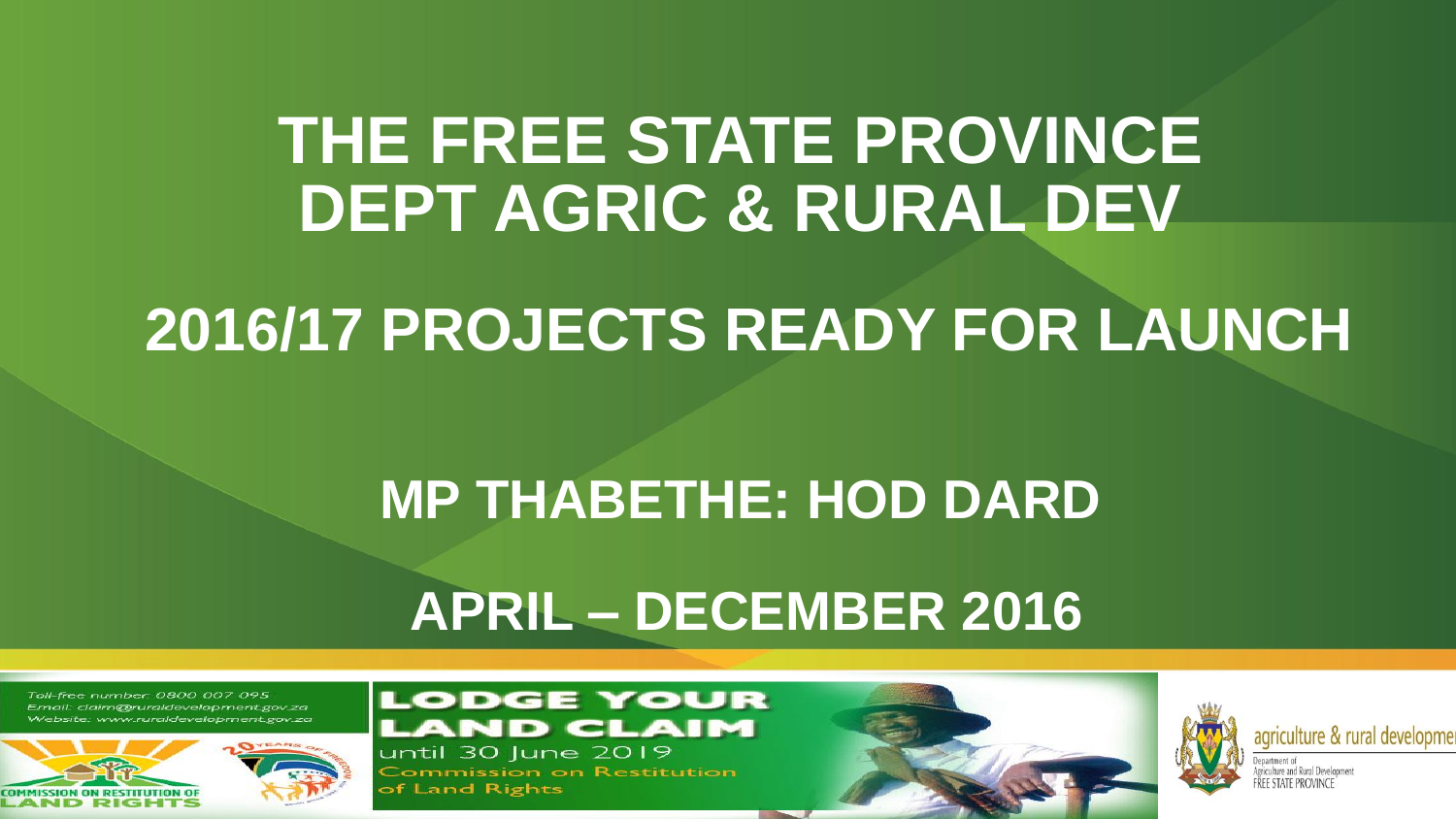### **2016/17 DARD PROJECTS READY FOR LAUNCH**

|                         | <b>LOCAL</b>        | <b>DISTRICT</b> |                   |                                           |                          |                |
|-------------------------|---------------------|-----------------|-------------------|-------------------------------------------|--------------------------|----------------|
| <b>PROJECT NAME</b>     | <b>MUNICIPALITY</b> |                 | <b>Town</b>       |                                           | <b>Scope Launch Date</b> | Value          |
|                         |                     |                 |                   |                                           | 17-20 May                |                |
| <b>NAMPO</b>            | Nala                | ejweleputswa    | <b>Bothaville</b> | <b>Agric Trade Show</b>                   | 2016                     | R <sub>0</sub> |
|                         |                     |                 |                   | The roadshows are held jointly with       |                          |                |
|                         |                     |                 |                   | municipalities to engage farmers on the   |                          |                |
| Commonage               | Matjhabeng Local    |                 |                   | <b>Commonage Development Policy and</b>   |                          |                |
| <b>Roadshows</b>        | <b>Municipality</b> | Lejweleputswa   | Welkom            | municipal by-laws                         | 24 May 2016              | <b>TBC</b>     |
|                         |                     |                 |                   |                                           |                          |                |
| VS Landbou              |                     |                 |                   | Meeting with FS Agriculture District      |                          |                |
| <b>District Meeting</b> | <b>Tswelopele</b>   | Lejweleputswa   | <b>Bulfontein</b> | <b>Farmers</b>                            | 25 May 2016              | <b>TBC</b>     |
| Meeting with            |                     |                 |                   |                                           |                          |                |
| White                   |                     |                 |                   |                                           |                          |                |
| Commercial              |                     |                 |                   |                                           |                          |                |
| <b>Farmers</b>          | ТВС                 | TBC             | TBCI              | Meeting with white commercial farmers TBC |                          | <b>TBC</b>     |
|                         |                     |                 |                   | The roadshows are held jointly with       |                          |                |
|                         |                     |                 |                   | municipalities to engage farmers on the   |                          |                |
| Commonage               | Matjhabeng Local    |                 |                   | Commonage Development Policy and          |                          |                |
| <b>Roadshows</b>        | <b>Municipality</b> | Lejweleputswa   | Welkom            | municipal by-laws                         | <b>TBC</b>               | <b>TBC</b>     |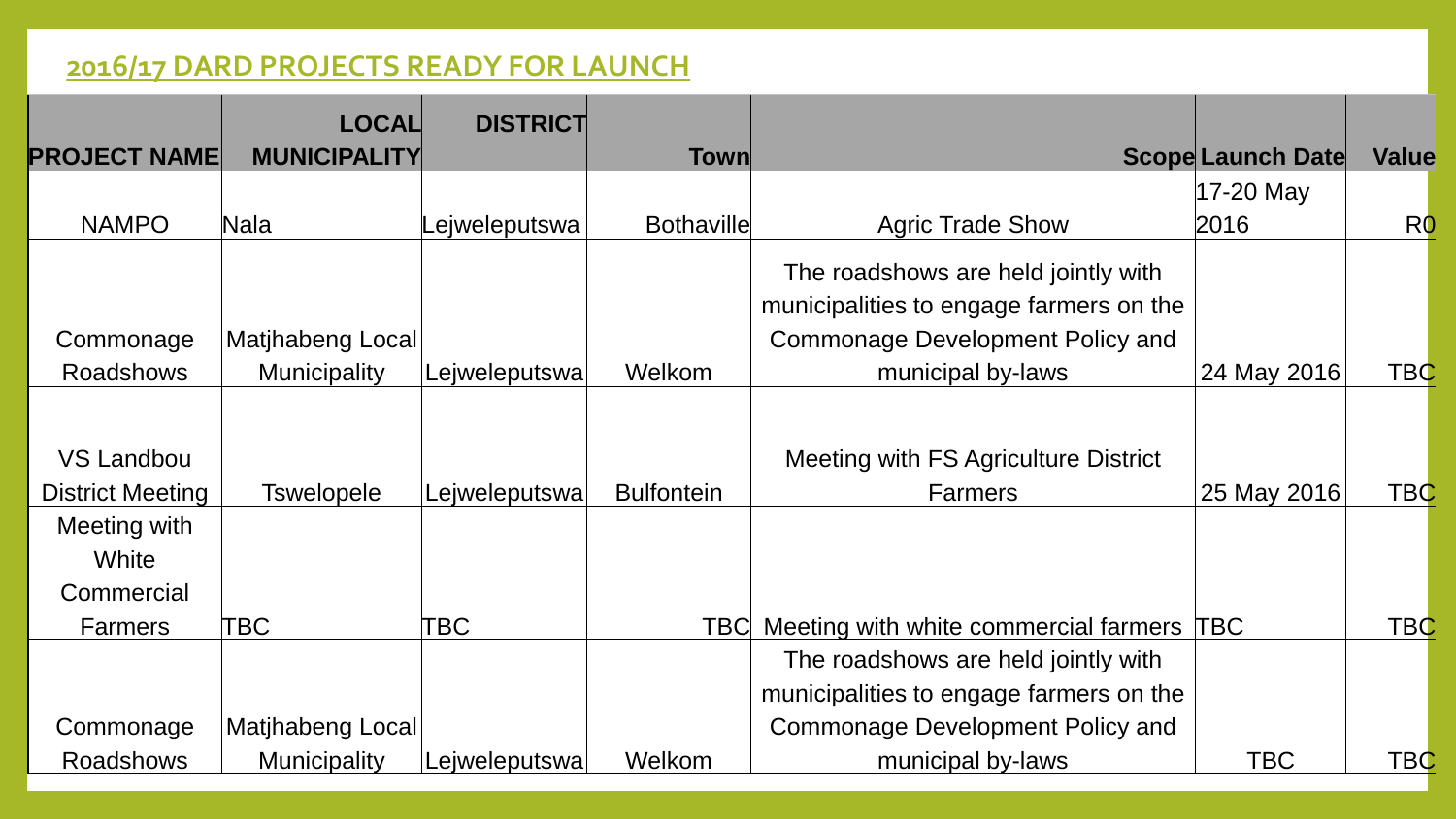### **2016/17 DARD PROJECTS READY FOR LAUNCH**

|                                       | <b>LOCAL</b>        | <b>DISTRICT</b> |                     |                                        |                           |                        |
|---------------------------------------|---------------------|-----------------|---------------------|----------------------------------------|---------------------------|------------------------|
| <b>PROJECT NAME</b>                   | <b>MUNICIPALITY</b> |                 | Town                | <b>Scope</b>                           | <b>Launch Date</b>        | Value                  |
|                                       | Maluti-A Phofung    | Thabo           |                     | Training studio equipment,             |                           |                        |
| Re Jala Peo Studio Local Municipality |                     | Mofutsanyana    | Qwaqwa              | infrastructure and tools               | 08 June 2016              | R68000 000             |
| <b>Black Commercial</b>               |                     | Mangaung        |                     | <b>Meeting with Black Commercial</b>   |                           |                        |
| <b>Farmers</b>                        | Mangaung Metro      | <b>Metro</b>    | <b>Bloemfontein</b> | <b>Farmers</b>                         | 10 June 2016              | R50 000                |
| <b>Young Commercial</b>               |                     |                 |                     | Meeting with Black and White           |                           |                        |
| <b>Farmers</b>                        | <b>TBC</b>          | <b>TBC</b>      | <b>TBC</b>          | <b>Commercial Farmers</b>              | 15 June 2016              | R50 000                |
|                                       | Matjhabeng Local    |                 |                     | $6\times$ broiler units of 40 000      |                           |                        |
| Virginia Poultry                      | <b>Municipality</b> | Lejwelepitswa   | Virginia            | <b>structures</b>                      | 18 June 2016  R30 000 000 |                        |
| Dihoai Feed                           | Matihabeng Local    |                 |                     | Animal Feed Processing and             |                           |                        |
| Processing                            | <b>Municipality</b> | Lejweleputswa   | Welkom              | storage facility (silo)                | 22 June 2016              | R5000 000              |
|                                       |                     |                 |                     |                                        |                           |                        |
|                                       |                     |                 |                     | 6500 egg production per day            |                           |                        |
| <b>Brandfort Layers</b>               | Masilonyana         | Lejweleputswa   | <b>Brandfort</b>    | structure for beneficiaries            | 28 June 2016              | R 7 000 000            |
|                                       |                     |                 |                     |                                        |                           |                        |
|                                       |                     | Mangaung        |                     | <b>Processing Facilities and Shade</b> |                           |                        |
| <b>Green Fingers</b>                  | Mangaung MetroMetro |                 | <b>Bloemfontein</b> | nets-Irrigation system                 | <b>June 2016</b>          | R <sub>2</sub> 530 000 |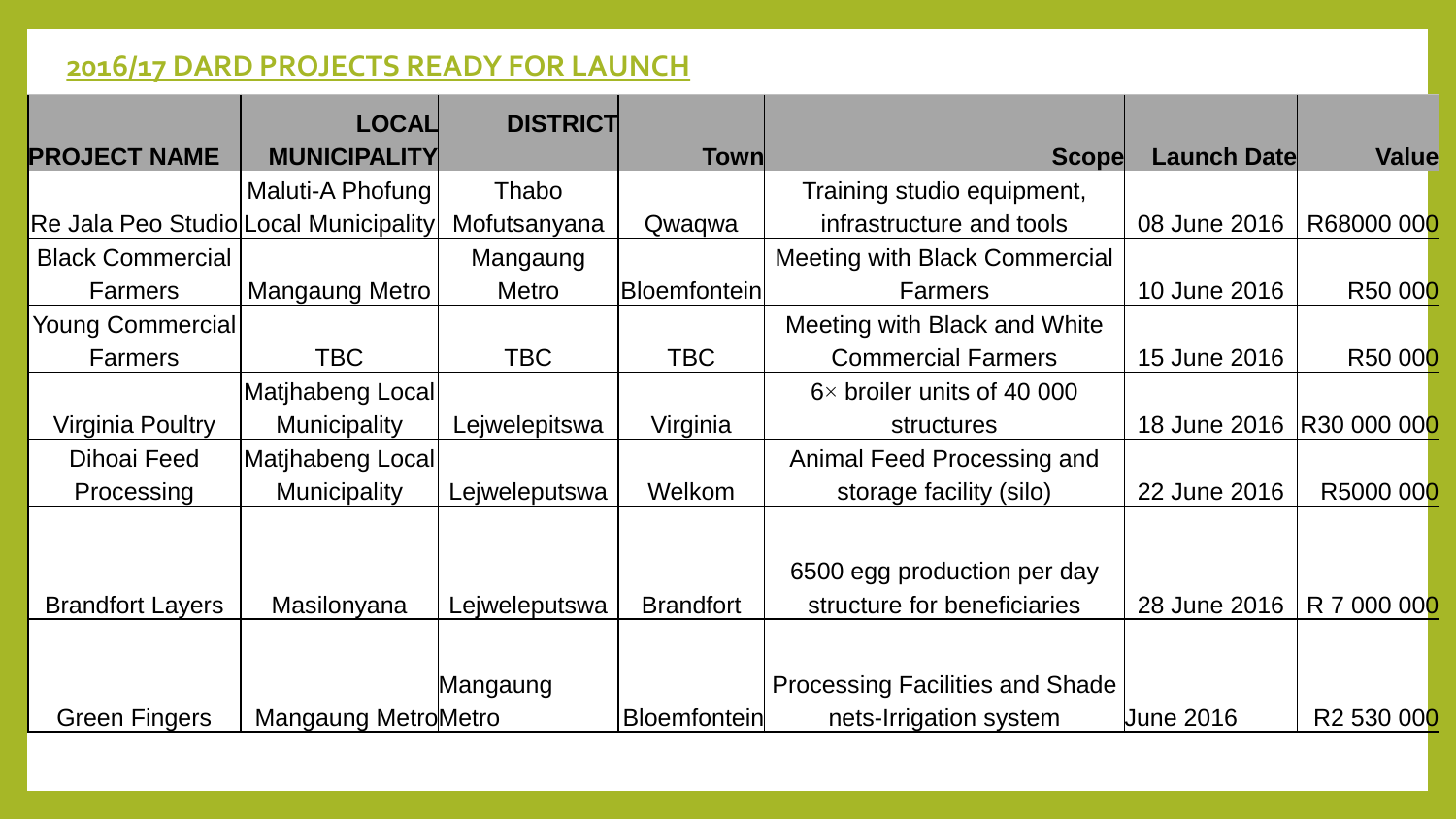|                                  | <b>LOCAL</b>        | <b>DISTRICT</b>    |                     |                                           |                    |            |
|----------------------------------|---------------------|--------------------|---------------------|-------------------------------------------|--------------------|------------|
| <b>PROJECT NAME MUNICIPALITY</b> |                     |                    | Town                | <b>Scope</b>                              | <b>Launch Date</b> | Value      |
|                                  |                     |                    |                     |                                           |                    |            |
| <b>Woonhuis Goats</b>            | Mangaung            | Mangaung           |                     | Goats milk value adding (cheese           |                    |            |
| <b>Milk</b>                      | <b>Metro</b>        | <b>Metro</b>       | <b>Bloemfontein</b> | and yoghurt)                              | 08 July 2016       | R24000 000 |
|                                  |                     |                    |                     | Handling facility, Mini Livestock,        |                    |            |
|                                  | Letsemeng           |                    |                     | Clinic, office and kraals, facilities for |                    |            |
|                                  | Local               |                    |                     | 300 ewes. Purchased 40 stud boar          |                    |            |
| <b>Xhariep Goats</b>             | <b>Municipality</b> | <b>Xhariep</b>     | Smithfield          | goats                                     | 12 July 2016       | R3000 000  |
|                                  | Mangaung            |                    |                     | Official opening of the Veterinary        |                    |            |
| Thaba Nchu Vet                   | <b>Metro</b>        | Mangaung           |                     | clinic which is fully operational and     |                    |            |
| Clinic:                          | <b>Municipality</b> | <b>Metro</b>       | <b>Thaba Nchu</b>   | equipped                                  | 20 July 2016       | R5 000 000 |
| <b>Itekeng Broiler</b>           | Metsimaholo         |                    |                     | Abbattoir will slaughter between          |                    |            |
| Project and                      | Local               |                    | Polokwane:          | 5000-10 000 broilers per day. It will     | 19 August          |            |
| Abbattoir                        | <b>Municipality</b> |                    | <b>Deneysville</b>  | create 24 full time jobs                  | 2016               |            |
| Female                           |                     |                    |                     |                                           |                    |            |
| Entreprenuer                     |                     |                    |                     | National competition to recognise         |                    |            |
| <b>Awards National</b>           | Limpopo             |                    |                     | women for their contribution in the       | 22 August          |            |
| Event                            | Province            | <b>Fezile Dabi</b> | Polokwane           | agricultural sector                       | 2016               | R4700 000  |
|                                  | Masilonyana         |                    |                     |                                           |                    |            |
|                                  | Local               |                    |                     |                                           | 06 September       |            |
| <b>Brandfort Piggery</b>         | <b>Municipality</b> | Lejweleputswa      | <b>Brandfort</b>    | 100 Pig Sower unit                        | 2016               | R2000 000  |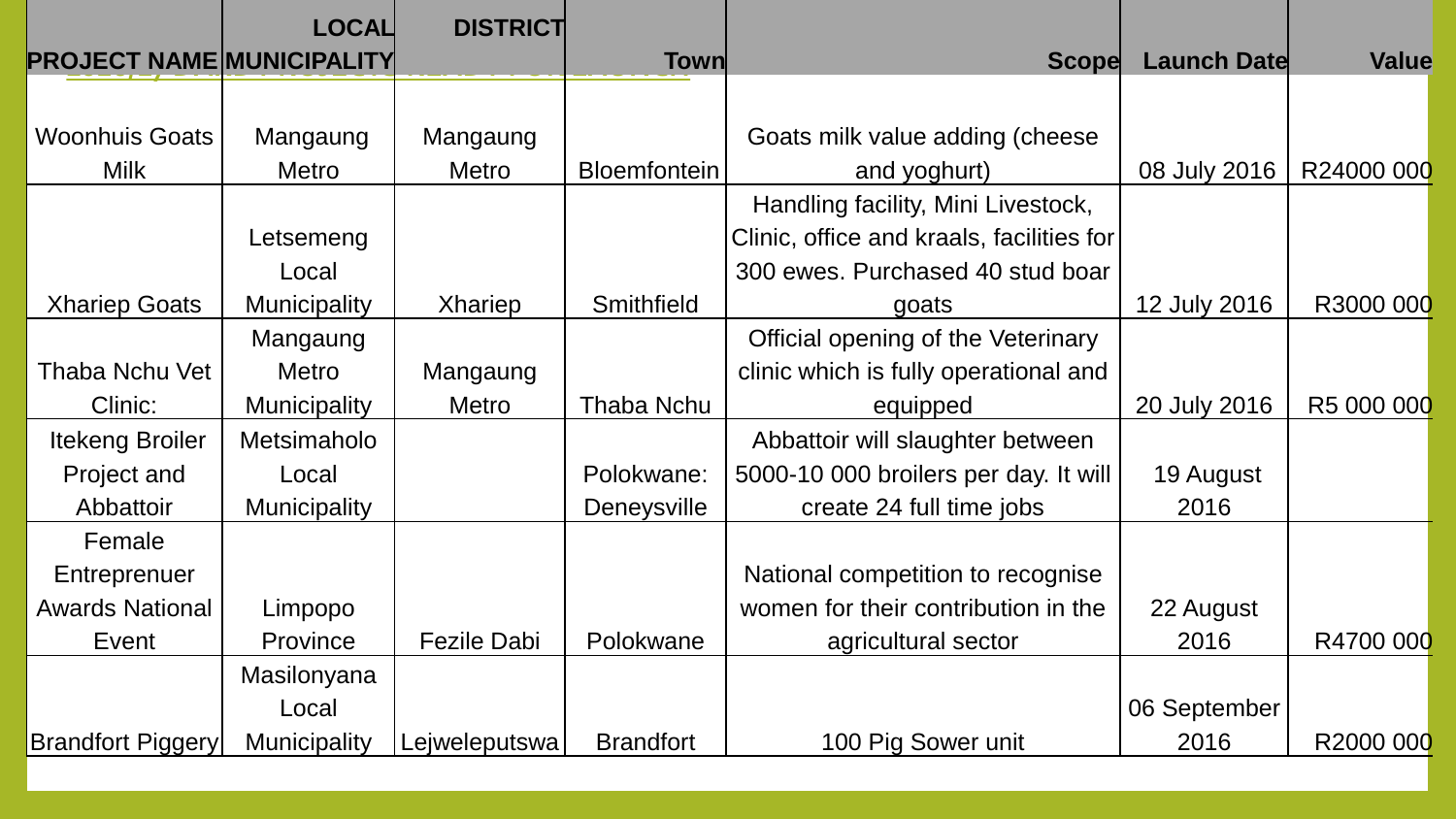### **2016/17 DARD PROJECTS READY FOR LAUNCH**

|                           | <b>LOCAL</b>        | <b>DISTRICT</b>         |                     |                                    |                    |                      |
|---------------------------|---------------------|-------------------------|---------------------|------------------------------------|--------------------|----------------------|
| <b>PROJECT NAME</b>       | <b>MUNICIPALITY</b> |                         | Town                | <b>Scope</b>                       | <b>Launch Date</b> | Value                |
| <b>World Rabies Day</b>   |                     |                         |                     |                                    |                    |                      |
| (Provincial Rabies        |                     |                         |                     |                                    | 28 September       |                      |
| Week)                     |                     |                         |                     |                                    | 2016               |                      |
| World Food Day            |                     |                         |                     |                                    | 16 October 2016    |                      |
| Mangaung sheep            | Mangaung            |                         |                     | Milk goats and the                 |                    |                      |
| and goats                 | <b>Metro</b>        | Mangaung Metrol         | <b>Botshabelo</b>   | processing facilities              | November 2016      | R3 000 000           |
| <b>Xhariep Ostrich</b>    |                     |                         |                     | <b>Feed Processing Plant, Feed</b> |                    |                      |
| <b>Feed Processing</b>    |                     |                         |                     | for 2000 Ostriches/cycle of 8      | 21 November        |                      |
| Plant                     | Letsemeng           | <b>Xhariep</b>          | Koffiefontein       | months                             | 2016               | R 3000 000           |
|                           |                     |                         |                     | Fish Hub value chain. Fish         |                    |                      |
|                           | Kopanong            |                         |                     | coming from the fish farms         |                    |                      |
| <b>Fish Processing</b>    | Local               |                         |                     | will be processed at the           | 02 December        |                      |
| Plant                     | <b>Municipality</b> | <b>Xhariep District</b> | <b>Bethulie</b>     | processing plant                   | 2016               |                      |
| <b>Graduation Diploma</b> |                     |                         |                     |                                    |                    |                      |
| and students on           | Masilonyana         |                         |                     |                                    |                    |                      |
| Learnership               | Local               |                         |                     |                                    | 09 December        |                      |
| programme                 | <b>Municipality</b> | Lejweleputswa           | <b>Glen Village</b> | <b>Graduation Ceremony</b>         | 2016               | R <sub>150</sub> 000 |
| Hlasela Tlala Ka          |                     |                         |                     | Annual event on food               |                    |                      |
| Diratswana                | Masilonyana         | Lejweleputswa           | <b>Glen Village</b> | security                           | 29 January 2017    |                      |